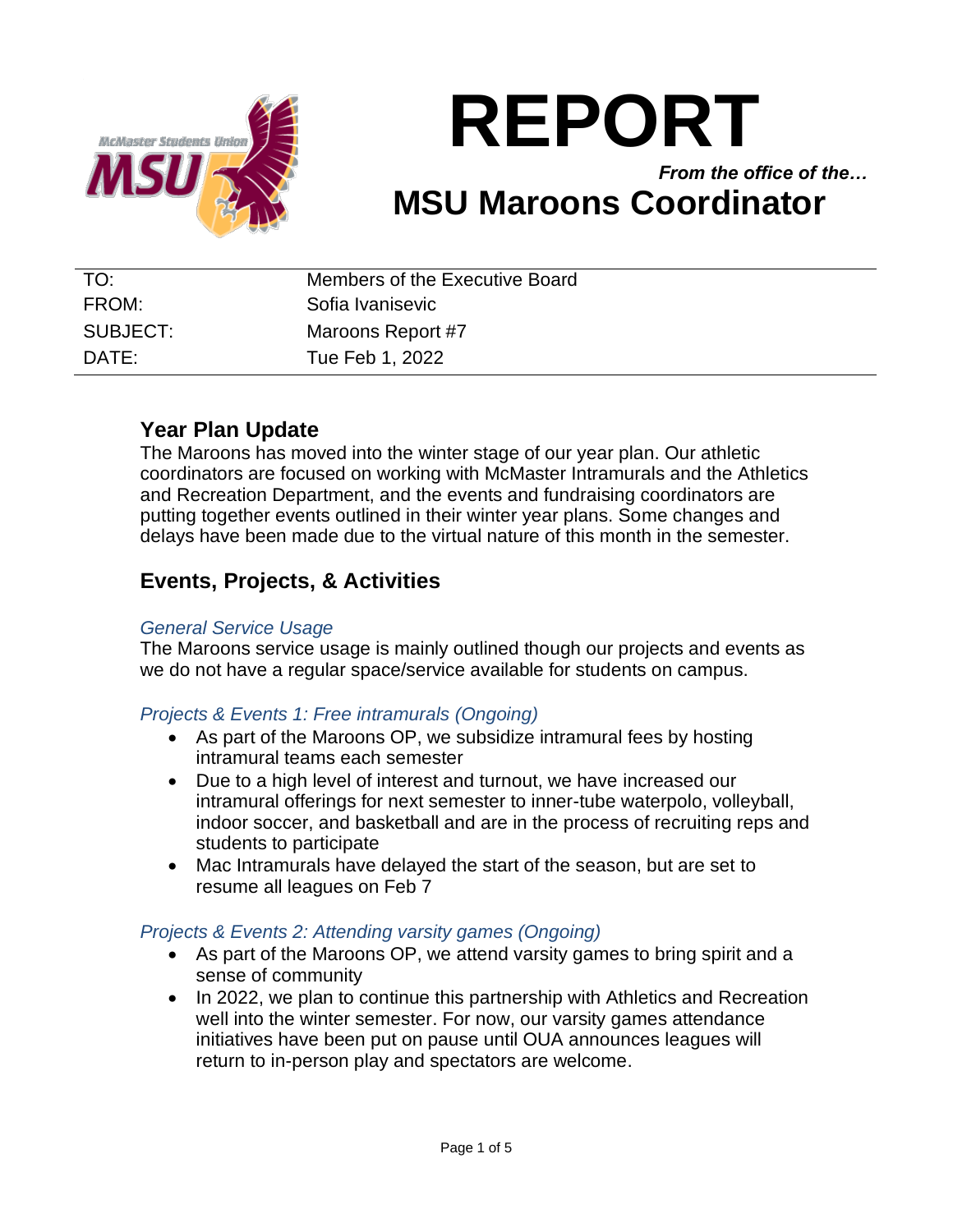#### *Projects & Events 3: Community volunteering at the Hub (Ongoing)*

- As part of the Maroons OP, we support community organizations by volunteering where support is needed
- This year, an organization called The Hamilton Hub that works to offer support services with those experiencing homelessness and housing instability, suffered a large volunteer shortage
- Our Event Coordinator has been in contact with their organization to see how Maroons volunteers may offer support
- The Maroons have completed training with the Hamilton Hub at the end of last semester
- For now, volunteer dates with the Hamilton Hub have been delayed until the virtual mandate is lifted. For the rest of the term, in-person volunteering with the organization has been made 100% optional.

#### *Projects & Events 4: Exam care packages (Complete)*

- This year, the Maroons collaborated with MSU Spark to deliver exam care packages to first year students
- These packages are funded by a variety of external sponsors, who have donated over \$1000 to this initiative
- The role of the Maroons volunteers was to help package and distribute these packages throughout the first week of December
- All 200 exam care packages were picked up by students within 40min of the event start, making the initiative a huge success!

#### *Projects & Events 5: Online trivia night (Ongoing)*

- The Maroons Events and Fundraising Coordinators are working towards collaborating with CampusEvents to put together a trivia night for all students
- The theme for the trivia night is "Feeling '22: A Taylor Swift Themed Trivia Night to Kick off 2022"
- All questions are complete, and the team is waiting to hear back from CampusEvents to continue planning

#### *Projects & Events 6: Virtual workouts (Ongoing)*

- In response to the shift back to virtual learning and events, the Maroons Athletic Coordinators have been working towards organizing weekly virtual workout sessions via Zoom
- Workout sessions are set to begin next Wednesday

#### *Projects & Events 7: Coordinator Hiring (Ongoing)*

- Maroons 2022-2023 Coordinator applications have now closed, and interview candidates are in the process of being contacted
- We aim to conclude hiring within the next 10 days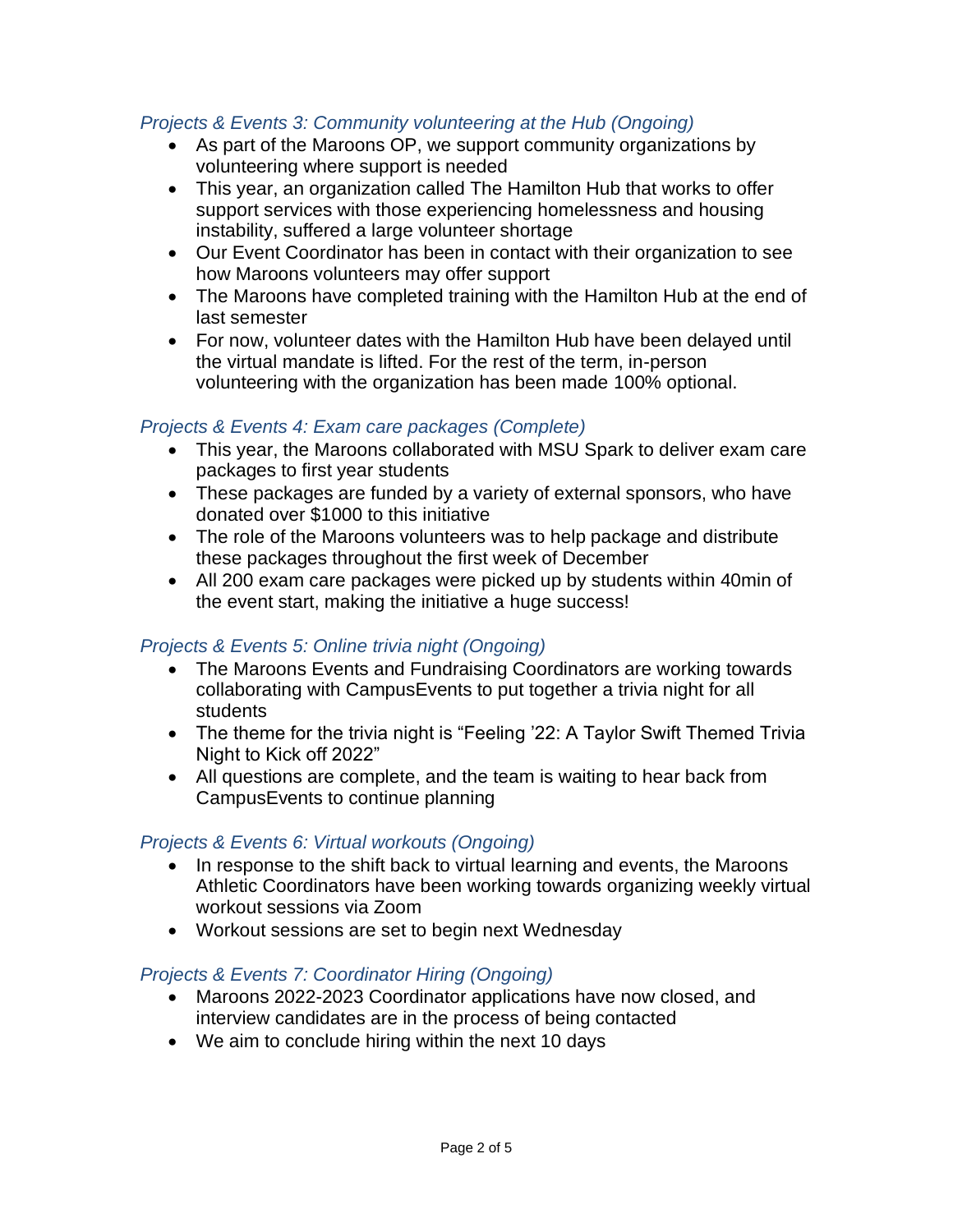# **Outreach & Promotions**

#### *Summary*

Our goal for this semester has been to come up with initiatives that will encourage more consistent posting to increase engagement, as well as building up followers for maximum reach during hiring periods.

#### *Social Media Engagement since the Previous Report*

Overall, our service is still focused on using Instagram as our primary social media platform, as we believe it is most successful in engaging the new generation of students. A lack of engagement in this report is indicative of the break from posting taken during December (exam season). To boost engagement, the Promotions Coordinator is in the process of organizing promotional campaigns (e.g. "Mental Health Mondays", "Leaders in the Community") that will span the rest of the semester.

| <b>Insights</b>                 | <b>Start</b><br><b>Values</b> | <b>Last Report</b><br><b>Values</b> | <b>Current</b><br><b>Values</b> | <b>Report</b><br>Change (%) | <b>Total</b><br>Change (%) |
|---------------------------------|-------------------------------|-------------------------------------|---------------------------------|-----------------------------|----------------------------|
| <b>Followers</b>                | 1540                          | 1883                                | 1891                            | 1%                          | 123%                       |
| <b>Impressions</b>              | 3864                          | 7922                                | 2473                            | $-69%$                      | $-36%$                     |
| <b>Profile Visits</b>           | 416                           | 397                                 | 300                             | $-24%$                      | $-28%$                     |
| <b>Website</b><br><b>Visits</b> |                               | 21                                  | 50                              | $-238%$                     | 714%                       |
| <b>Reach</b>                    | 749                           | 1784                                | 852                             | $-52%$                      | 114%                       |

#### *Table 1: Instagram Engagement Insights*

## **Finances**

#### *Budget Summary*

No additional costs have been incurred since the last EB report.

| <b>Account</b><br>Code | <b>Item</b>                                    | <b>Cost</b>   |     | <b>Description</b>       | Date of<br><b>Purchase</b> |  |
|------------------------|------------------------------------------------|---------------|-----|--------------------------|----------------------------|--|
| 5003-<br>0120          | <b>Maroons - OFFICE</b><br><b>SUPPLIES</b>     | \$            | 50  | ٠                        |                            |  |
|                        |                                                |               |     |                          |                            |  |
|                        | <b>Total Spent in Line</b>                     | \$            |     |                          |                            |  |
|                        | Remaining in Line                              | $\mathcal{L}$ | 50  | $\overline{\phantom{0}}$ |                            |  |
|                        |                                                |               |     |                          |                            |  |
| 6102-<br>0120          | Maroons -<br><b>ANNUAL</b><br><b>CAMPAIGNS</b> | $\mathcal{S}$ | 450 | ۰                        |                            |  |
|                        |                                                |               |     |                          |                            |  |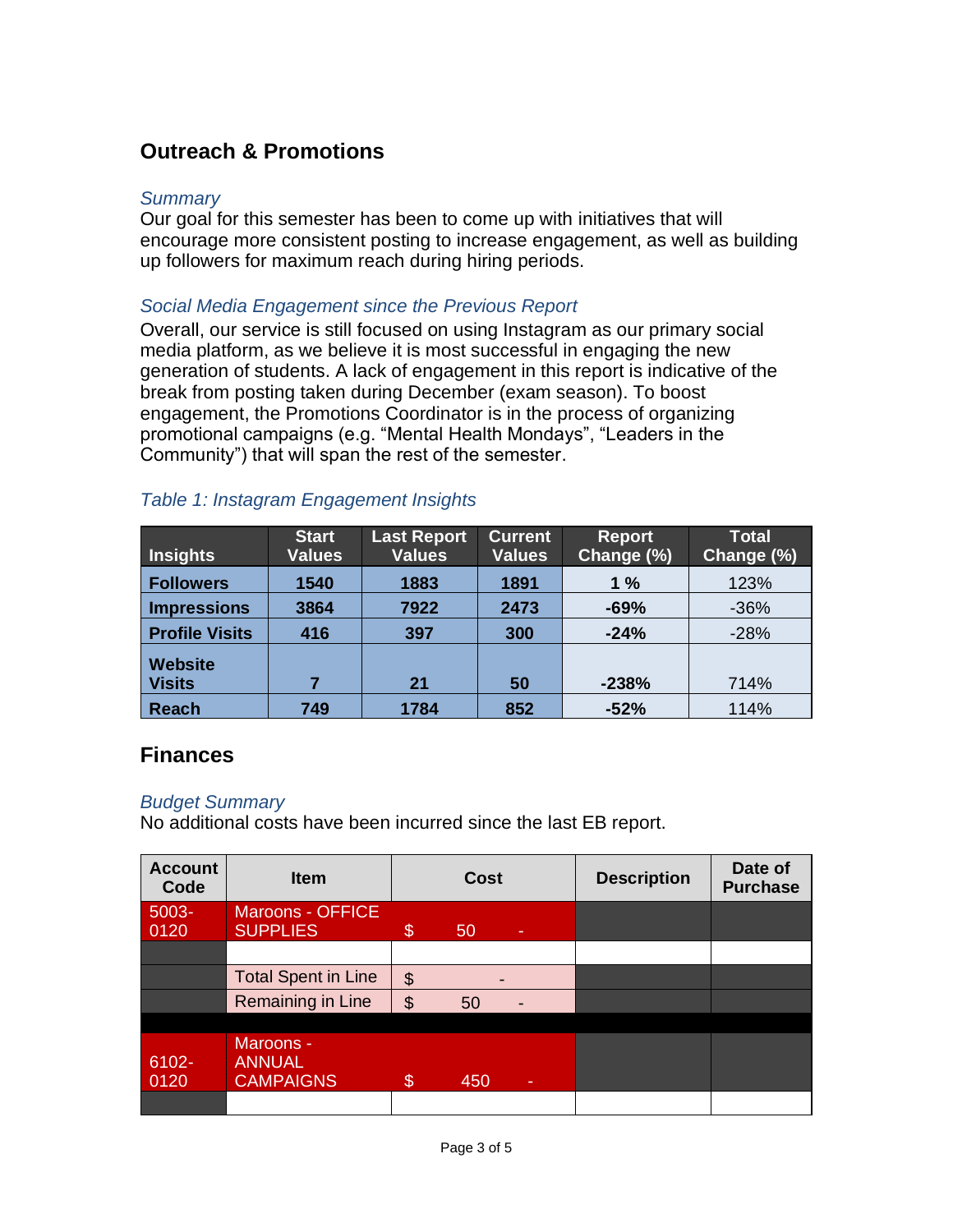|               | <b>Total Spent in Line</b>   | \$                        |        |   |                                    |                      |
|---------------|------------------------------|---------------------------|--------|---|------------------------------------|----------------------|
|               | Remaining in Line            | \$                        | 450    |   |                                    |                      |
|               |                              |                           |        |   |                                    |                      |
|               | Maroons -                    |                           |        |   |                                    |                      |
| 6415-         | Volunteer                    |                           |        |   |                                    |                      |
| 0120          | Appreciation                 | $\$\$                     | 750    | ÷ |                                    |                      |
|               |                              |                           |        |   |                                    |                      |
|               | <b>Total Spent in Line</b>   | \$                        |        |   |                                    |                      |
|               | Remaining in Line            | $\frac{1}{2}$             | 750    |   |                                    |                      |
|               | Maroons -                    |                           |        |   |                                    |                      |
|               | <b>ADVERTISING</b>           |                           |        |   |                                    |                      |
| $5715 -$      | <b>AND</b>                   |                           |        |   |                                    |                      |
| 0107          | <b>PROMOTIONS</b>            | $\$\$                     | 1000   |   |                                    |                      |
|               |                              |                           |        |   | General rep                        | May 6,               |
|               |                              | \$100                     |        |   | hiring graphic                     | 2021                 |
|               |                              |                           |        |   | <b>WW charity</b>                  |                      |
|               |                              | \$75                      |        |   | announcement<br>graphic            | <b>July 2021</b>     |
|               |                              |                           |        |   | Radio rentals                      |                      |
|               |                              |                           |        |   | for WW                             | Sep 1,               |
|               |                              | \$367.25                  |        |   | communication                      | 2021                 |
|               |                              |                           |        |   | Winter                             |                      |
|               |                              |                           |        |   | intramural fees                    |                      |
|               |                              |                           |        |   | - volleyball and                   | November             |
|               |                              | \$200                     |        |   | soccer                             | 24, 2021             |
|               | <b>Total Spent in Line</b>   | \$                        | 742.25 |   |                                    |                      |
|               | <b>Remaining in Line</b>     | $\mathfrak{S}$            | 257.75 |   |                                    |                      |
|               | Maroons -                    |                           |        |   |                                    |                      |
| 6603-         | <b>SPECIAL</b>               |                           |        |   |                                    |                      |
| 0120          | <b>PROJECTS</b>              | \$                        | 750    |   |                                    |                      |
|               |                              |                           |        |   | Meditation                         |                      |
|               |                              |                           |        |   | coach for WW                       | September            |
|               |                              | \$35                      |        |   | event                              | 4, 2021              |
|               |                              | \$369.70                  |        |   | <b>AVTEK cost for</b><br><b>WW</b> | September<br>5, 2021 |
|               |                              |                           |        |   | <b>Fall Intramural</b>             | September            |
|               |                              | \$110                     |        |   | Fees                               | 30, 2021             |
|               |                              |                           |        |   | Winter                             |                      |
|               |                              |                           |        |   | intramural fees                    |                      |
|               |                              |                           |        |   | - basketball                       |                      |
|               |                              | \$230                     |        |   | and innertube<br>waterpolo         | November<br>24, 2021 |
|               | <b>Total Spent in Line</b>   | \$                        | 744.70 |   |                                    |                      |
|               | Remaining in Line            | $\boldsymbol{\mathsf{S}}$ |        |   |                                    |                      |
|               |                              |                           | 5.30   |   |                                    |                      |
|               |                              |                           |        |   |                                    |                      |
| 6633-<br>0120 | Maroons -<br><b>UNIFORMS</b> | $\$\$                     | 2500   |   |                                    |                      |
|               |                              |                           |        |   |                                    |                      |